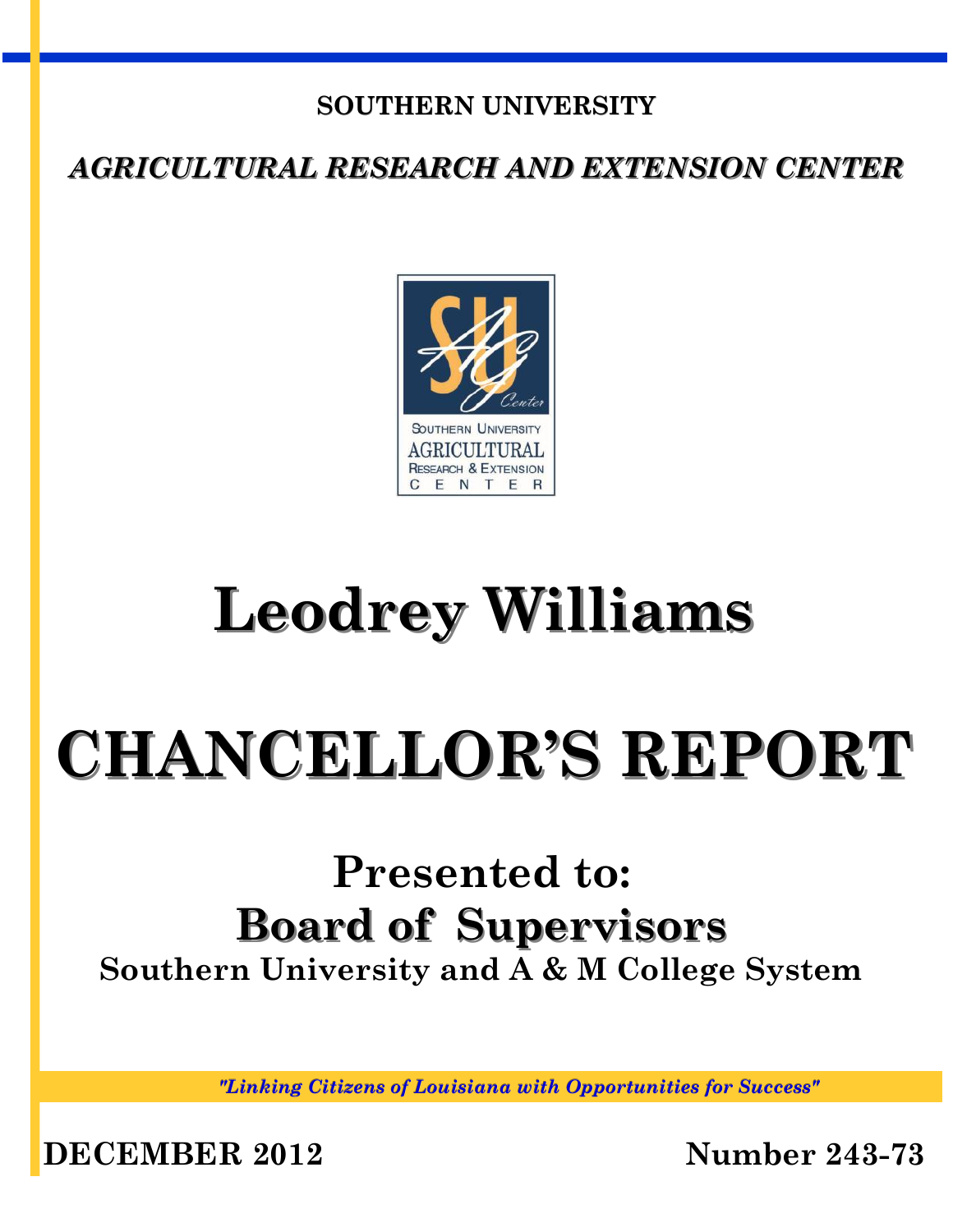## **SU Ag Center trains women in agriculture**

#### *Southern University Ag Center*

**Leodrey Williams**  Chancellor

**Adell Brown Jr.**  Exec. Vice Chancellor/Vice Chancellor for Research

**Gina E. Eubanks** Vice Chancellor for Extension

**Linda Batiste** Director of Finance

**Christopher Rogers** Director of Technology Services

**Editors** Bridget Udoh Donna C. Badon

**A. O. Williams Hall** P.O. Box 10010 Baton Rouge, LA 70813

**Tel**: (225) 771-2242

**Fax**: (225) 771-2861

**Website**: www.suagcenter.com

Southern University Agricultural Research and Extension Center, an entity of the Southern University System, Leodrey Williams, Chancellor; Ronald Mason, Jr., System President,; Attorney Bridget A. Dinvaut, Chairman, Board of Supervisors. It is issued in furtherance of the Cooperative Extension Work Act of December 1971, and the Agricultural Research Program, in cooperation with the U.S. Department of Agriculture. All educational programs conducted by the Southern University Agricultural Research and Extension Center are provided to all persons regardless of race, national origin, or disability. © 2008 SU Ag Center.

Southern University Ag Center's practical skills training designed for women, and conducted by women attracted more than 60 participants to the Maurice Edmond Livestock Arena on November 17, with administrators, faculty and staff bringing greetings. Women on the farm, in gardening clubs, master gardeners, and others came together to sharpen their skills and ask questions in a friendly environment.

Associate, Renita Marshall, Veterinarian, SU Ag Center, and Roberta McKowen, Veterinarian and producer, West Feliciana Parish.

The session on using and handling small hand and electric tools taught the use of various small farm tools, utilizing hands-on demonstration. Presenters were Victoria McMullen, Ag Sciences Teacher, Woodlawn High School; Alice Davis, Farmer, Tangipahoa Parish and Mildred Richard, Handywoman, East Baton Rouge ParUnit, taught participants how to use record keeping software for the farm and home. Concurrent session topics included gardening by Mila Berhane, Senior Research Associate, Stephanie Elwood, Extension Associate; troubleshooting engines, by Christie Monroe, Livestock Show Manager; using 4-wheelers by Dixie Hamilton, Farmer, Franklin Parish and Zanetta Augustine, Extension Associate; and operating a tractor and implements, taught by Kimberly Chapin, Farmer,



**Ms. McMullen, Center, demonstrates using power tools safely SU** women in agriculture

Handling small ruminants was an interactive session that focused on basic skills needed to manage small animals, including how to catch a goat, examine for wellness, hold for FAMACHA testing and give a pedicure. Presenters were Lisa Gray, Research



#### ish.

The importance of keeping farm records was discussed by Edith Gross, Farmer, Tangipahoa Parish. Center for Rural and Small Business Development Director Gloria London, assisted by Lakeeshia Giddens, Program Director of the E-Learning Rural Mobile



**Ms. Davis demonstrates fence-building**

Franklin Parish.

The workshop was organized by Dr. Dawn Mellion-Patin, Extension specialist, agriculture and Mrs. Emily King, outreach specialist.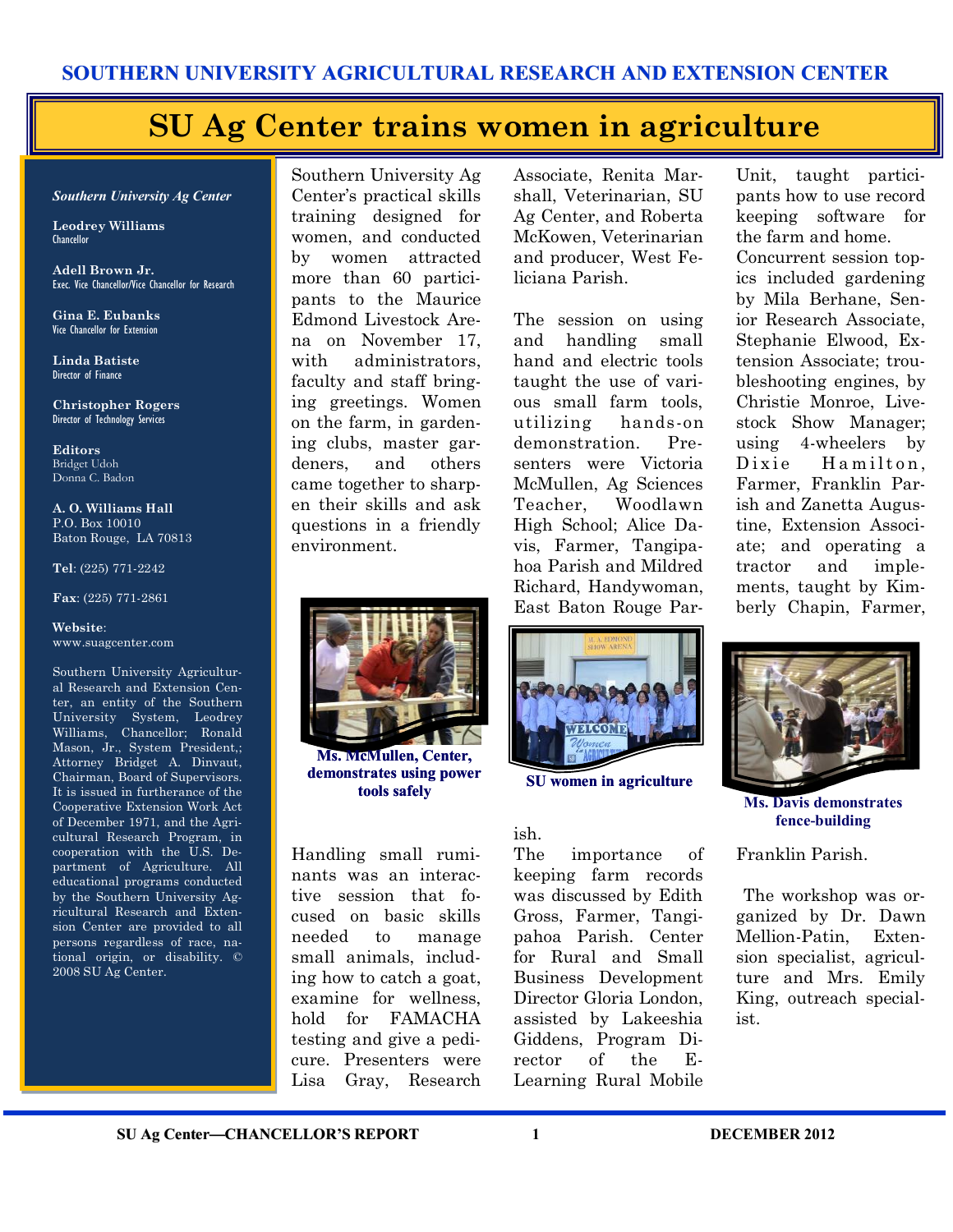# **SU Ag Center Vice Chancellor for Extension Recognized**



**Dr. Gina E, Eubanks**

Dr. Gina E. Eubanks, Vice Chancellor for Extension was recognized by Association of Public and Land-Grant Universities (APLU) for providing outstanding leadership in serving as Chairperson of the Association of Extension Administrators 2010-2012.

The APLU Annual Meeting is the premier event for public university leaders to share opinions on emerging topics, gain valuable professional development, and meet colleagues from across the nation.

The 2012 meeting marked the culmination of the Association's yearlong observance of the 150th anniversary of President Abraham Lincoln signing the Morrill Act in 1862, establishing the land-grant system of colleges, the basis for the nation's public university system.

The 125th anniversary of APLU as the nation's oldest higher education association was also celebrated at the meeting.

With more than 1,000 public university presidents, chancellors and senior leadership attending the APLU Annual Meeting, it has become one of the premier leadership meetings of public university leaders.

Attending the meeting from the SU Ag Center were Leodrey Williams, Chancellor; Adell Brown, Vice Chancellor for Research; Gina E. Eubanks, Vice Chancellor for Extension; and Wanda Burke, Director, Southwest Center for Rural Initiatives.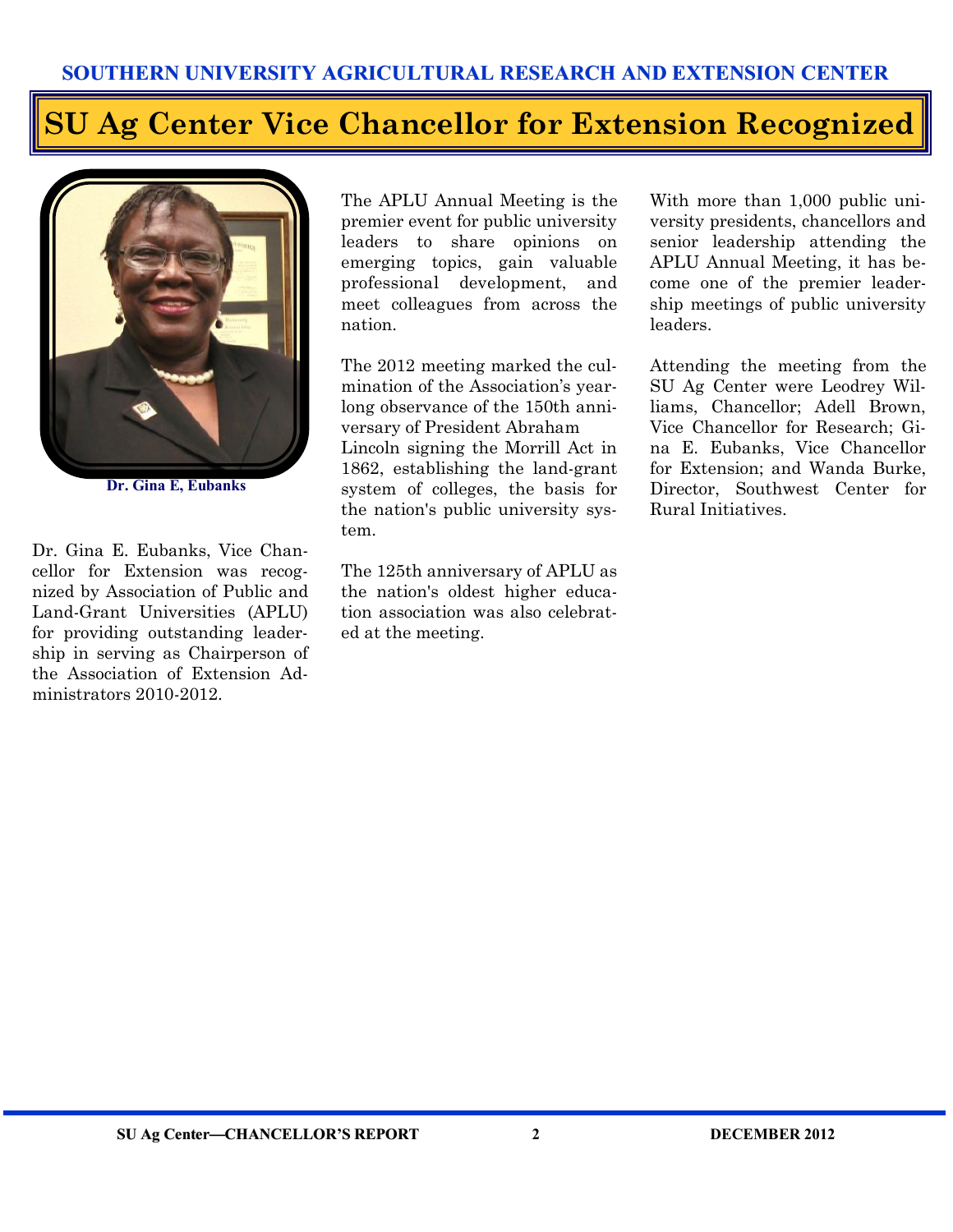# **CoC Network Celebrates Great American Smokeout 2012**

The inspirational yet challenging message from the Southern University Agricultural Research and Extension Center Communities of Color (CoC) Network - a statewide tobacco educational initiative working in African American communities – to tobacco users is. **"Quit for a day, quit for good!"**  Each year, CoC Network encourages those willing to take control of their health to participate in the national Great American Smoke Out (G.A.S.O.) event which was held on Thursday, November 15th.

Regional coordinator, **Frankie Poland's** G.A.S.O. event was held on the Southern University's campus in Baton Rouge. Poland used an entertaining activity to educate the students about the dangers of tobacco use and to encourage cessation by having the students play competitive games. Stationed at different tables were various word games related to illnesses caused by tobacco use and the poisons found in tobacco products. More than 180 students participated and winners received prize packages. Informational materials were handed out as well as lapel pins supporting the SUS 100% Tobacco-free policy. The wider community was informed about the significance of G.A.S.O. and the detrimental effects of tobacco use. Poland was interviewed by a local television station, WVLA, channel 33, and the story was reported during the evening news.



Regional coordinator **Shawntell Lewis-Harrell** conducted a tobacco educational presentation for students, faculty and staff at the Unitech Training Academy in Alexandria to share the importance, benefits and strategies of quitting. More than 50 participants were reached, and several smokers vowed to quit for the day and relinquished their tobacco products as a result of what they learned at the event. Many of the guests were well aware of the unhealthy aspects of smoking, some shared quit stories with the audience.



**GASO event at Unitech**

**Regional Coordinator Urina F. Holt and Director Linda Early Brown** celebrated the 37th Great American Smokeout at Southern University Shreveport, at the Johnny Vance Student Activity Multipurpose Center. Staff, faculty, and students from SUSLA joined to celebrate the event.

Students and teachers from Newton Smith Middle School also joined the celebration. Students from Newton Smith played a role in an activity of placing cups in the school's fence spelling (G.A.S.O). A local Ark LaTex Channel 6 News, KTAL, interviewed Holt concerning SU System being 100% Tobacco-Free, and gathered information on the history of G.A.S.O. Shreveport Mayor Cedric B. Glover issued a proclamation declaring a Smokeout Day for the city of Shreveport. The Honorable Commissioner Stephanie Lynch also read a Resolution from Caddo Parish stating that the parish would be declared a Smokeout Day.

SUSLA staff member Dameonyn Woodley, testified on quitting smoking cigarettes. GASO was the day he decided to stop and he was celebrating his second year anniversary of being Tobacco-Free. Holt provided the audience with the history and facts related to the Great American Smokeout.



**GASO event at SUSLA**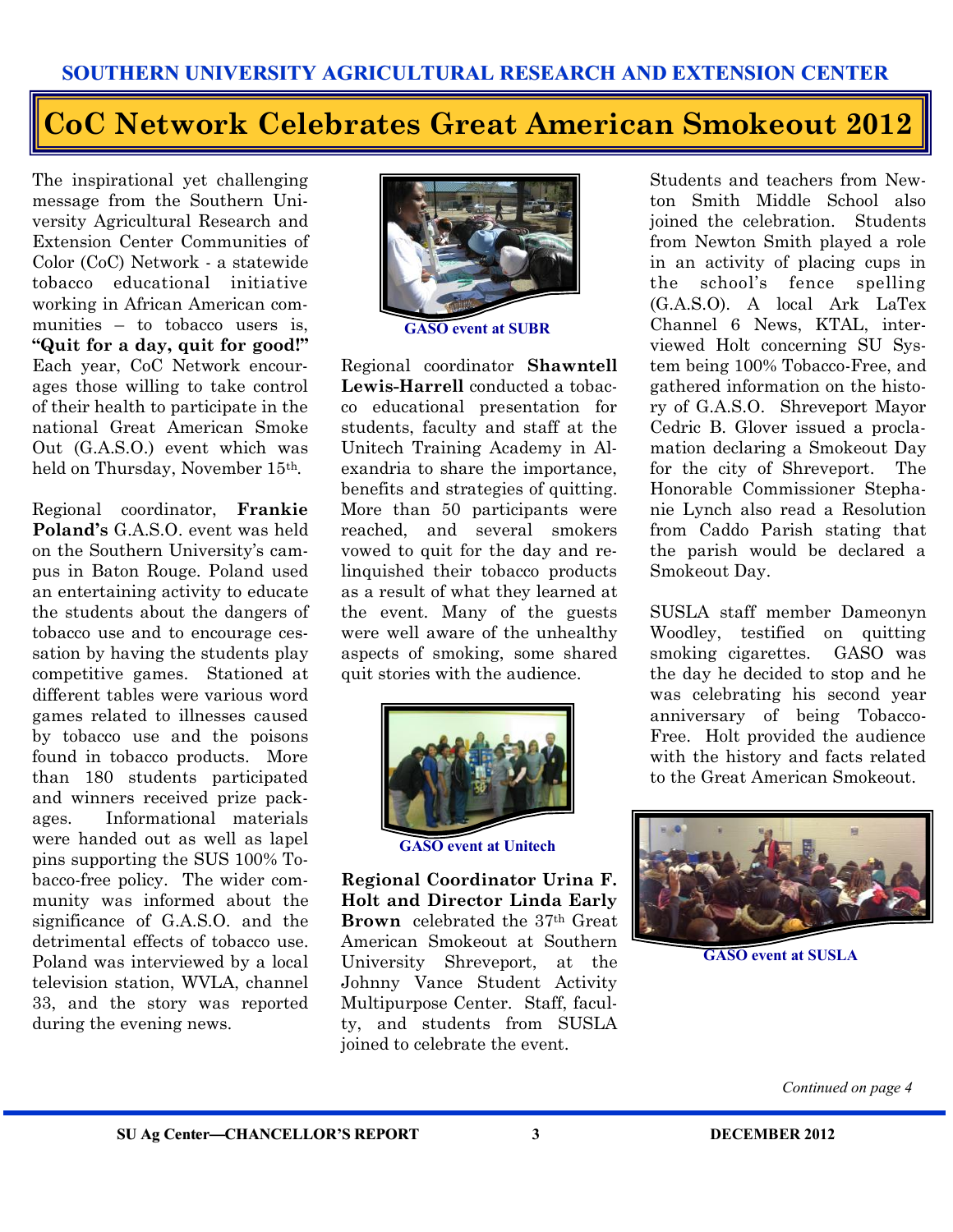#### **Great American Smokeout contd.**

**LaTonya Owens**, regional coordinator, celebrated G.A.S.O at Grambling State University at the Eddie G. Robinson Museum. Each guest was asked to bring a smoker to the "Cold Turkey Luncheon." The students were invited to share their many accomplishments and successes with collaborative partners on and off campus. Owens spoke to the audience on the different ailments associated with tobacco usage. Many of the guests were well aware of the unhealthy aspects of smoking, some shared quit stories with the audience.

**Shirley Simon, r**egional Coordinator hosted the 2012 annual GASO event at Delgado Community College, West Bank Campus in New Orleans. Simon raised awareness about the importance of quitting tobacco by engaging the students and employees on the harmful effect of tobacco. Simon displayed counter marketing tobacco message exhibits, brochures and quit tips cards. Each participant who visited the booth and dialogued with Simon was given a turkey lunch, which symbolized the theme of the GASO event "GO Cold Turkey for a Day."

More than 100 students, faculty, and staff visited Simon's booth. Many visitors promised to go "cold turkey" for the day in the hopes of quitting while more than 60 participants signed pledge cards to remain tobacco free.

## **SNAPEd implements gardens across Louisiana**

This fall, gardens have been implemented across the state in collaboration with the Southern University Agricultural Research and Extension Center's Nutrition program and the Supplemental Nutrition Assistance Program Education (SNAPEd) team, led by De'Shoin York Friendship. The first garden implemented was at AMIKids Donaldsonville, Louisiana. Nutrition Educator, Lisa Weber and Extension Associate, Stephanie Elwood taught basic gardening and nutrition education classes and led the implementation of a 200- square foot garden on the campus of AMI Donaldsonville.

The garden is now producing mustard greens, turnips, carrots and beets.



**Stephanie Elwood, right, coordinates work at AMIkids garden**

AMIkids is a nationally-recognized non-profit organization providing our communities' kids an opportunity to transform into responsible young adults.

In Mansura, Avoyelles Parish, SU Ag Center Nutrition Educators Melody Coco and Tiffany Howard, along with Extension Associate Stephanie Elwood and LSU AgCenter Agent Silas Cecil, helped guide the implementation of four raised bed gardens at the Before-and-After Care Center at Nays Nursery. With assistance from parents, the beds were built, and the youth, ages 5 and 6, helped put all the soil in and plant each bed.

*Continued on page 5*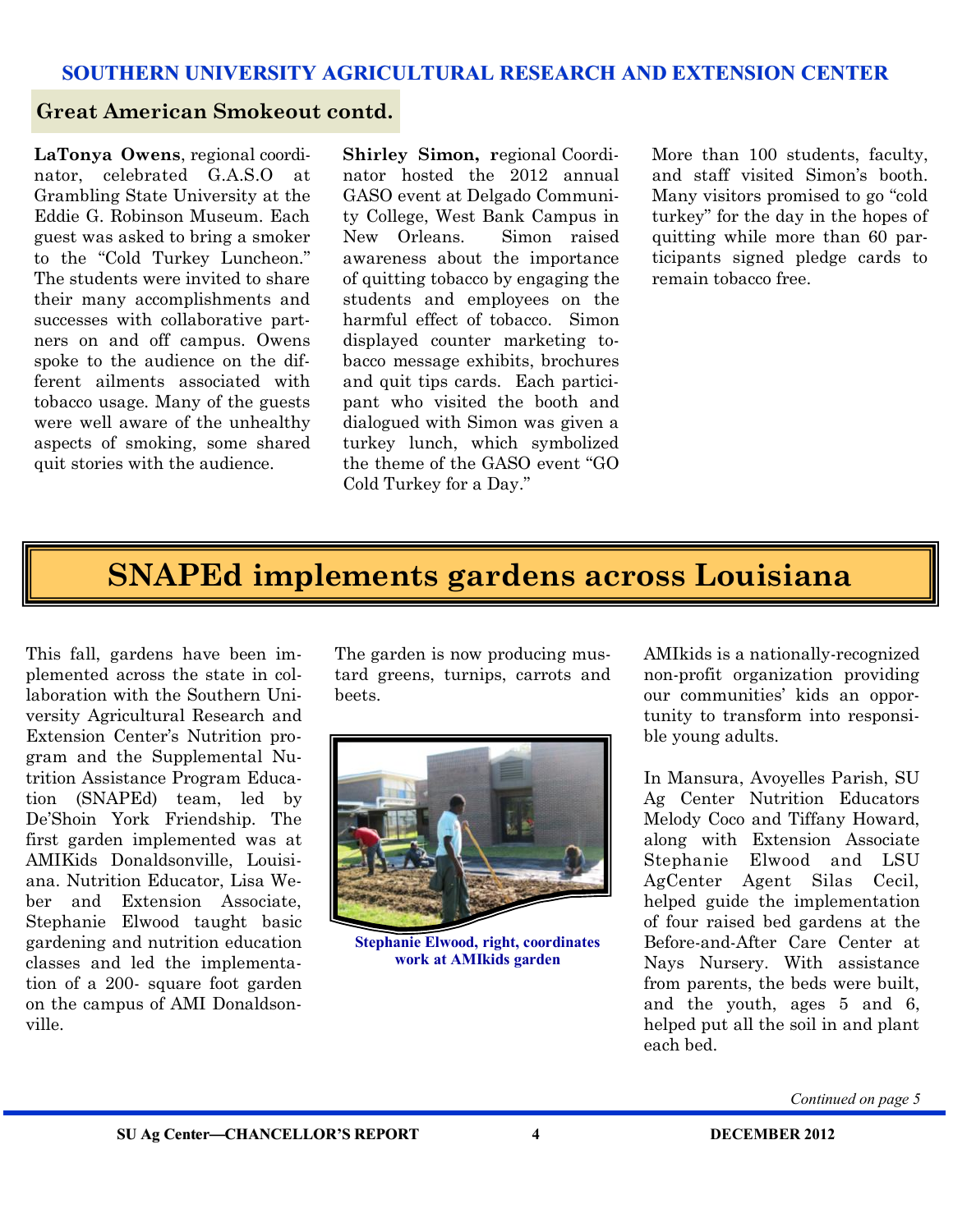## **SNAPEd gardens contd.**

At the Boys and Girls Club in Opelousas, St. Landry Parish, youth have also started a gardening effort. SU Ag Center Nutrition Educator Angell Jordan and Extension Associate Stephanie Elwood have taught the importance of growing gardens. Youth ages 6- 18 have implemented two large container gardens with lettuce, herbs and strawberries.



**garden in Mansura**

**Boys and girls work at Opelousas garden**

Additional SNAPEd gardening efforts are planned for next spring in Evangeline, East Baton Rouge, and East and West Carroll Parishes. Each garden will be tied into the Nutrition Education classes, encouraging youth and adults to eat fresh produce, especially those they grow. The gardening efforts are coordinated by Stephanie Elwood, Extension Associate for Community Gardens.

# **St. James Head Start parents engage in "Shopping Matters for Adults"**

On October 22nd and 23rd, Head Start parents from St. James Parish attended a Shopping Matters for Adults Tour to the Wal-Mart in Donaldsonville. The event conducted by Cynthia Clifton, LSU AgCenter, St. John Parish and Lisa Weber, SU Ag Center, St. James Parish involved 24 parents. Alisa Dunklin and Nikki Bailey from the St. James Parish Head Start Program also participated in the tour, along with two Tulane Dietetic interns. The parents and grand parents received a "Shopping Matters for Adults" workbook to follow along on the shopping tour, and to keep as reference for future shopping trips. The shopping tour focused on guiding and teaching the parents and grandparents on purchasing, cooking and making healthier food choices for their families.

The areas in the store covered included fresh vegetable, spinach and lettuce, meat, bread, pasta, canned goods, cereal, juices and yogurt.



**Head Start parents learn basic shopping skills at Wal-Mart, Donaldsonville**

The participants were instructed on how to check for freshness, and expiration dates; read labels for sodium, fat, calories and carbohydrate contents. They also learned how to compare prices between unit and retail prices. The group discussed using 100% grain and whole wheat; buying fresh fruits and vegetables containing natural sugars and avoiding items with added sugars. The parents and grandparents asked a lot of questions and learned a lot from the answers. Most of them stated that when they shop, they do not pay attention to labels, freshness or expiration date.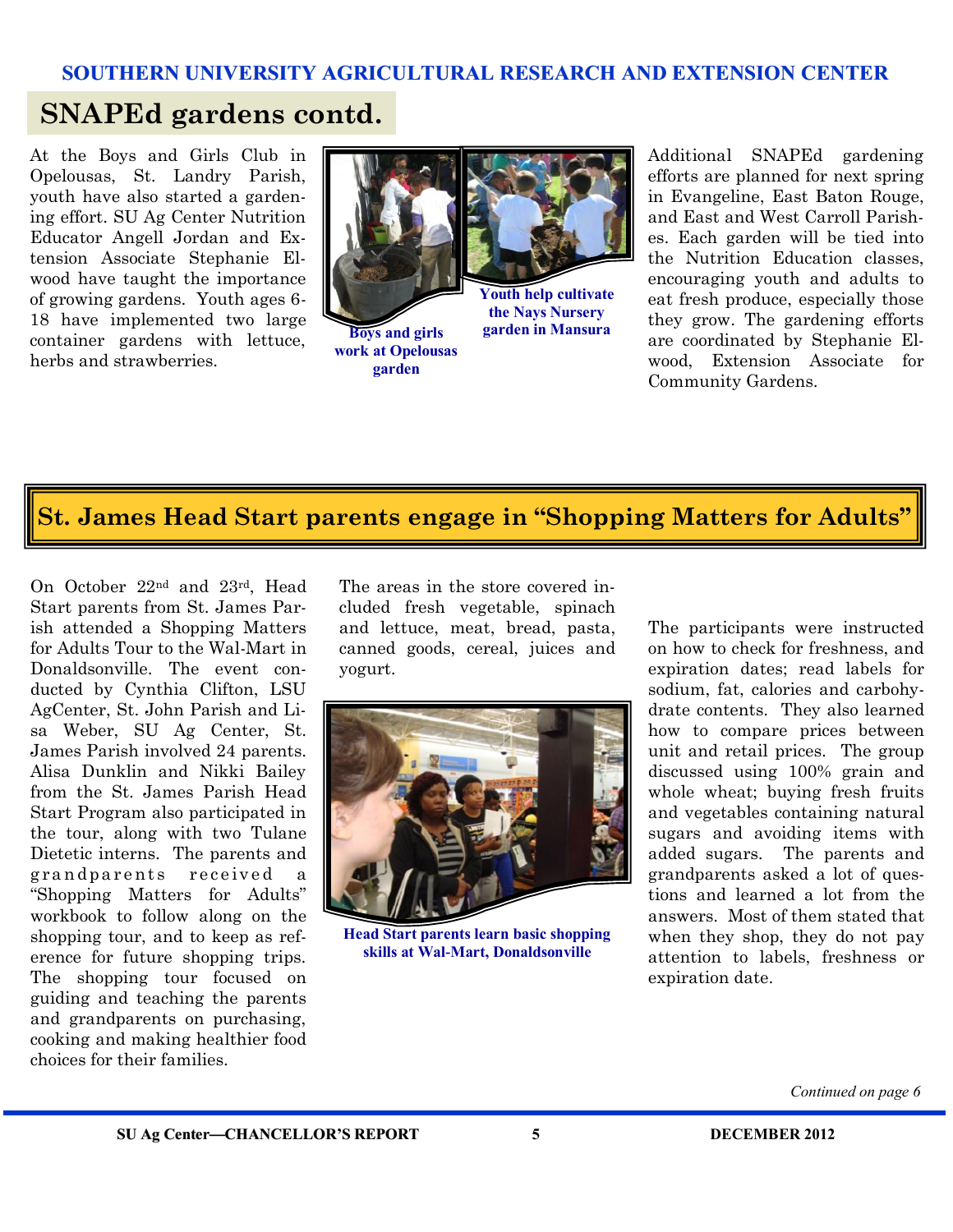### **St. James Head Start contd.**

When asked whether or not they purchase brown rice and pasta instead of white rice or pasta, the majority responded that they purchase the white version. Only four out of 24 parents and grandparents stated that they buy and like, or have tried and didn't care for the taste of brown rice and pasta.

After the Shopping Matters for Adults Shopping Tour, participants reported that they were more likely to read the labels, check for freshness and expiration dates on meats and canned goods.

When the shopping tour was over, each parent and grandparent received a \$10 challenge gift card to purchase items that they don't normally purchase and try with their families. Some of the participants purchased fresh vegetables and fruits, cereals and juices that were healthier than they normally purchase. Each participant also received a shopping tote bag, calculator and nutrition information from LSU and SU Ag Centers.

"The shopping tour was awesome. Great job parents and grandparents!" said Lisa Braud Weber, Nutrition Educator, St. James and Ascension Parishes. Ms. Weber can be reached at (225)562-2326 or [lisa\\_weber@suagcenter.com](mailto:lisa_weber@suagcenter.com)

# **FACULTY AND STAFF ACCOMPLISHMENTS AND ACTIVITIES**

**Fatemeh Malekian**, professor, nutrition, and **Mila Berhane**, senior research associate, conducted a Hibiscus canning demonstration for senior citizens at the H.B. Williams Tower of Strength Outreach Center, New Light Missionary Baptist Church located on Blount Road, November 7.



**Berhane and Malekian teach canning lesson**

Dr. Malekian presented tips on healthy eating and health benefits of hibiscus to senior citizens at the Greensburg Community Center on November 13th.

She conducted food safety training entitled "Servsafe" to the Aramark staff of the two cafeterias at Southern University campus on November 16th.

Malekian has been selected as Alumnus of the Year by the College of Agriculture at Louisiana State University, Baton Rouge. Each year, the College of Agriculture and Agriculture Alumni Association select two alumni and one teacher to recognize and honor for meritorious contributions to their profession,

LSU, and the College of Agriculture. Her selection was announced at the College of Agriculture Tailgate Party during Homecoming game on November 10. A formal award presentation is set for the annual Ag Alum Board reception in March of 2013.

Dr. Malekian has also been elected as a member of the Southern Sustainable Agriculture Working Group (SAWG) Board of Directors for three years starting spring, 2013. Southern SAWG's mission is to empower and inspire farmers, individuals, and communities in the South to create an agricultural system that is ecologically sound, economically viable, socially just, and humane.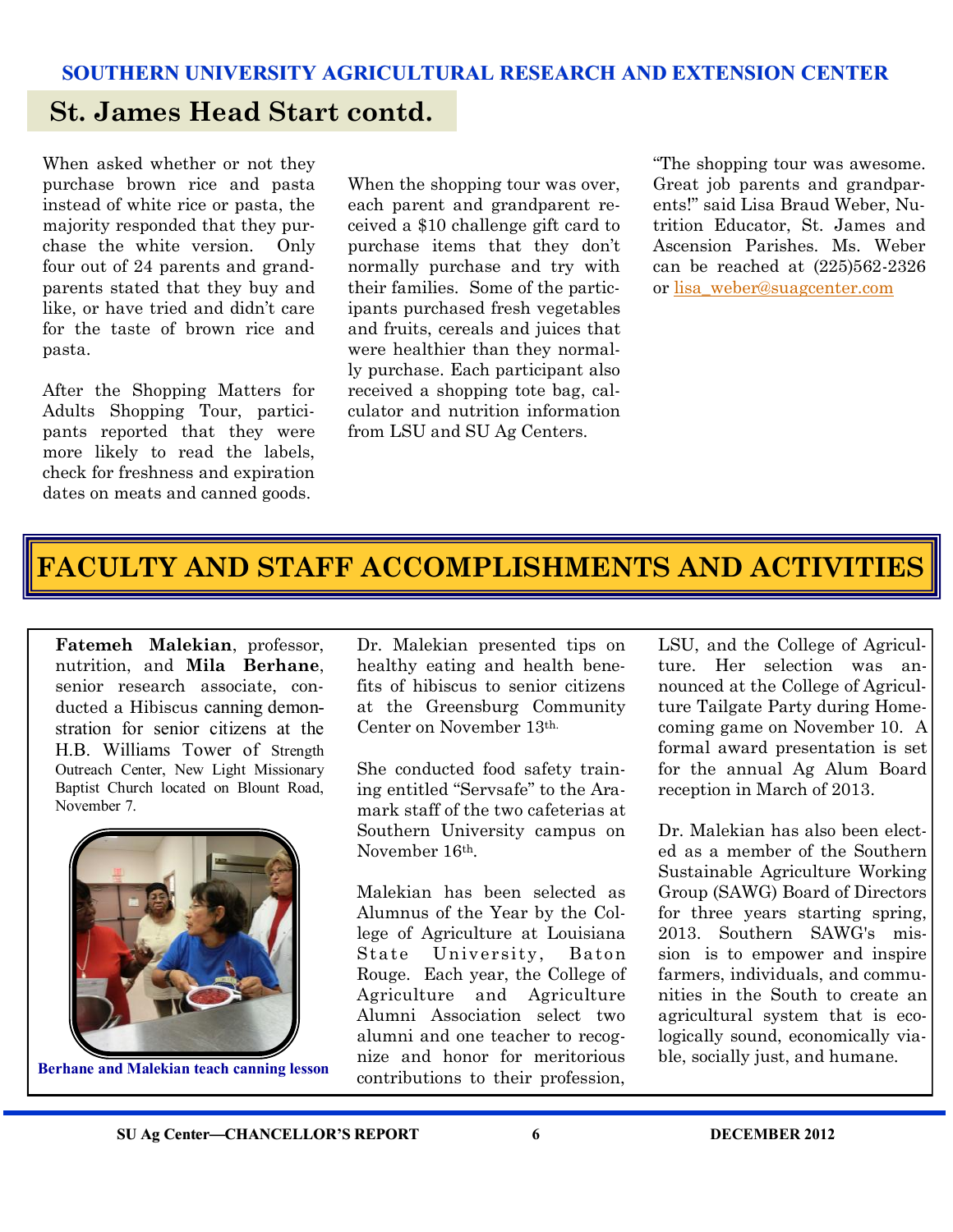### **FACULTY AND STAFF ACCOMPLISHMENTS AND ACTIVITIES CONTD.**

**Bridget Udoh,** communications specialist, **Oscar Udoh,** coordinator of planning evaluation, and **Candace Semien**, consultant, conducted a Focus Group Meeting on Monday, October 22, at Fr. Rodney's Center, St. Augustine Catholic Church Campus, New Roads, and recruited eight participants for the study titled Strategies to Improve Farm and Business Efficiency Through Integrated Communication project. Also, the team held a follow-up meeting for the same project in Mansura, Avoyelles Parish on November 15.



**Oscar Udoh explains the importance of communications to meeting attendees**



**Bridget Udoh, left, addresses questions posed by meeting participants**

# **UPCOMING EVENTS**

**January 8, 15, 22, 29, 2013:** Second Chance training, 1pm – 3pm at the East Baton Rouge Parish Prison. For further details, please contact Tiffany Franklin at (225) 771-2775 or [tiffany\\_franklin@suagcenter.com](mailto:tiffany_franklin@suagcenter.com)

**January 7-9, 2013:** SU Ag Center Convocation. A.O. Williams Hall, Baton Rouge, La.

**January 9-12, 2013**: Small Farmer Agricultural Leadership Training Institute. Southern University Ag Center, Baton Rouge, LA ([map\)](http://maps.google.com/maps?hl=en&q=Southern%20University%20Ag%20Center%2C%20Baton%20Rouge%2C%20LA). For further detail, please contact Dr. Dawn Mellion-Patin at 225-771-2242

**February 28-3/1/2013**: 70th annual livestock show. For further details, please contact Christie Monroe at 225-771-4350 or via email at christie\_monroe@suagcenter.com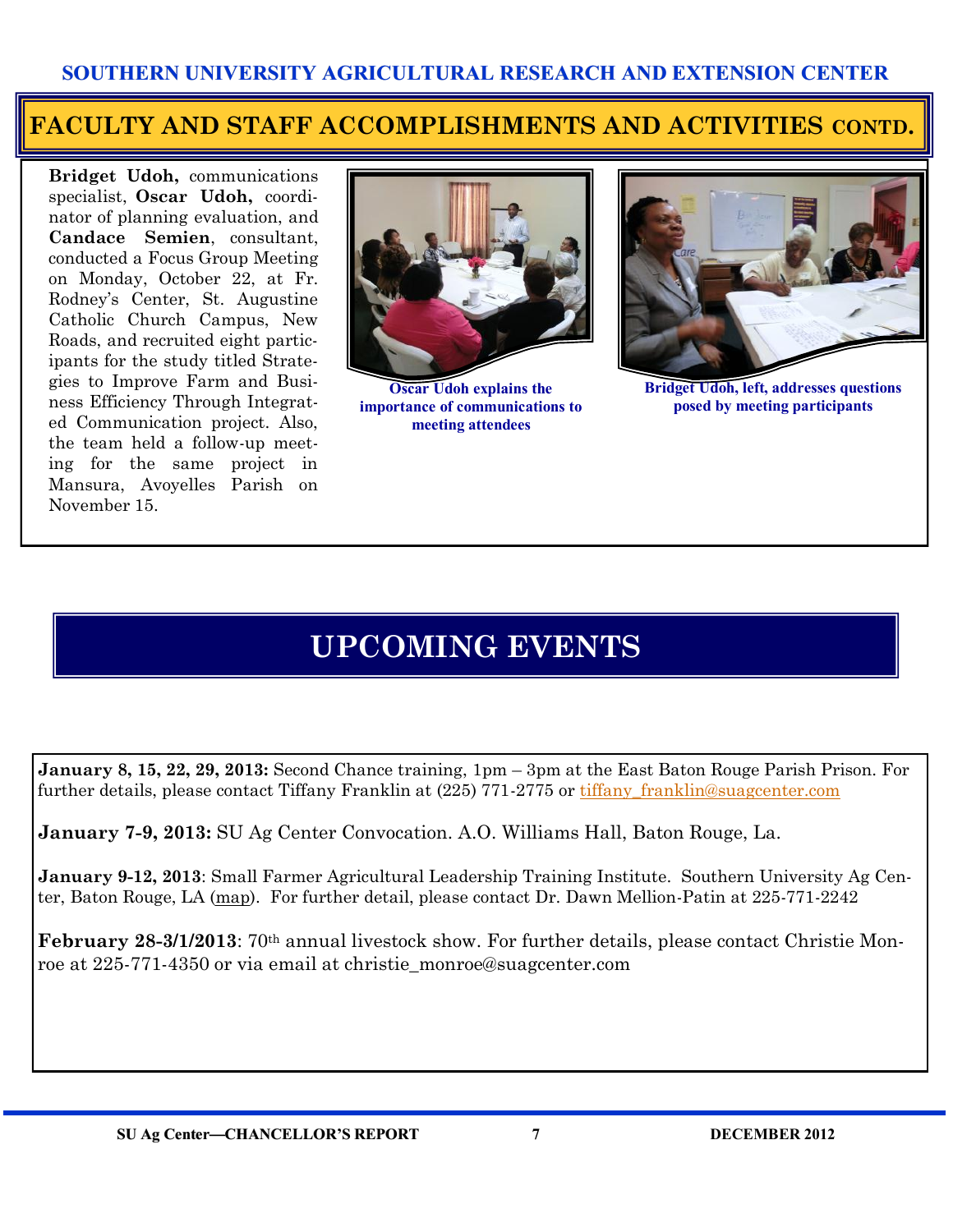Southern SAWG Board of Directors P.O. Box 552 Fayetteville, AR 72702

November 14, 2012

Fatemeh Malekian 437 Carriage Way Baton Rouge, LA 70808

Dear Fatemeh,

We are delighted to inform you that you are a newly elected member to the Southern SAWG Board of Directors. Your experiences and talents are quite impressive, and we feel that you have much to offer SSAWG. Your 3-year term will begin at our Spring 2013 meeting. The date and location will be announced later.

Also, as a newly elected board member you will receive a complementary registration for the 2013 Conference in Little Rock, Arkansas. While attending the Conference, we invite you to join us at our board meeting. At this meeting you will be an observer only, but you will have the opportunity meet all the members, and to weigh in on picking the Spring board meeting date.

Again I say, congratulations and welcome to the SSAWG Board of Directors. If you have any questions feel free to contact me at stepwalkfarm@live.com or 870-273-4192

Sincerely,

Stephan Wald

Stephan Walker Roard President